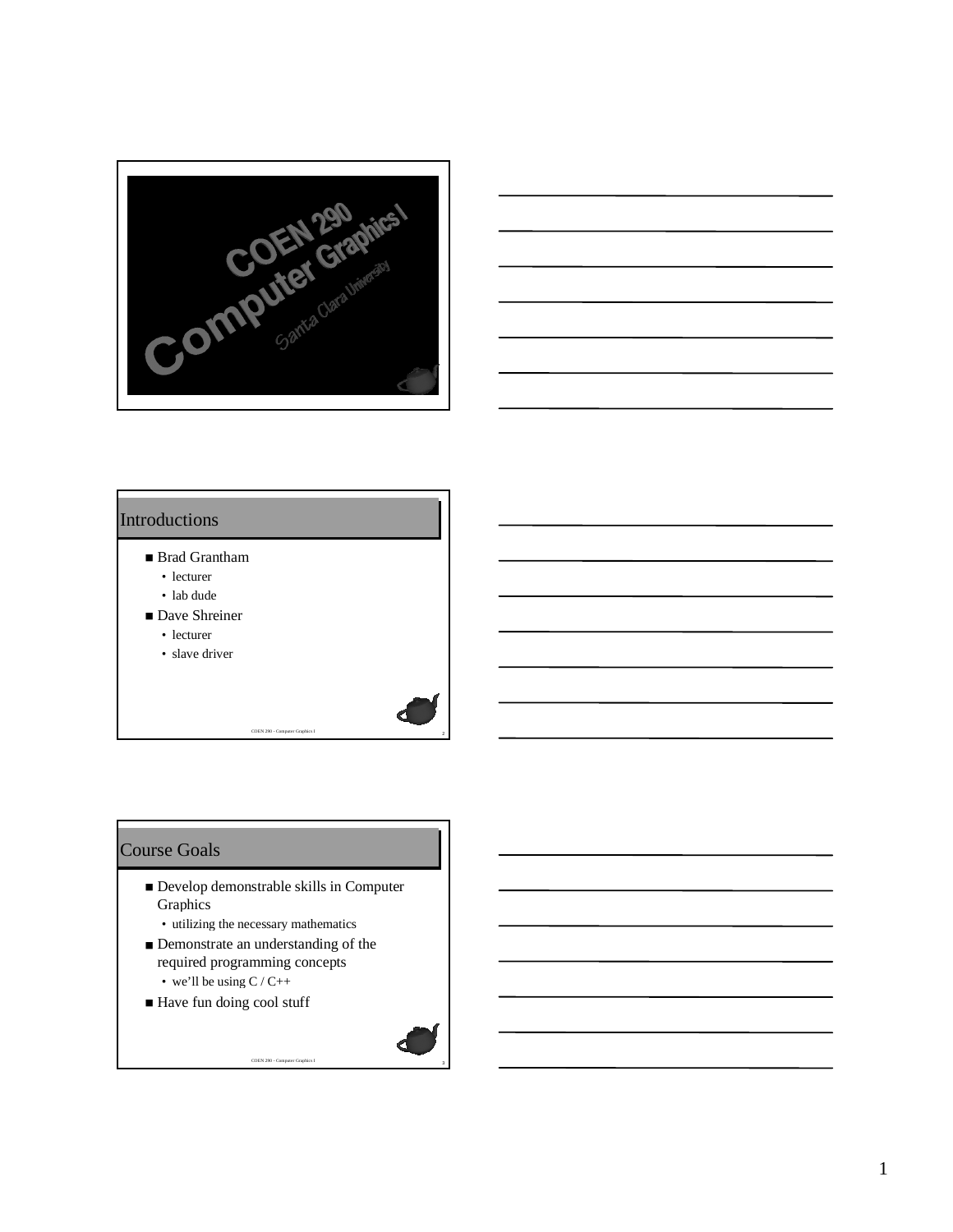

### Course Texts

# ■ Required

- *Interactive Computer Graphics A top-down approach using OpenGL (2nd Edition)* – by Edward Angel
- Recommended
	- *The OpenGL Programming Guide (3rd Edition)* – by Mason Woo, Jackie Neider, Tom Davis, Dave Shreiner

<sup>5</sup> COEN 290 - Computer Graphics I

### Finding Course Information

- Web Site
	- **http://plunk.org/COEN-290**
	- one-stop shopping for information
- Email Alias **coen290@plunk.org**
	- use this for most correspondence

personal issues

• email **{grantham,shreiner}@plunk.org** for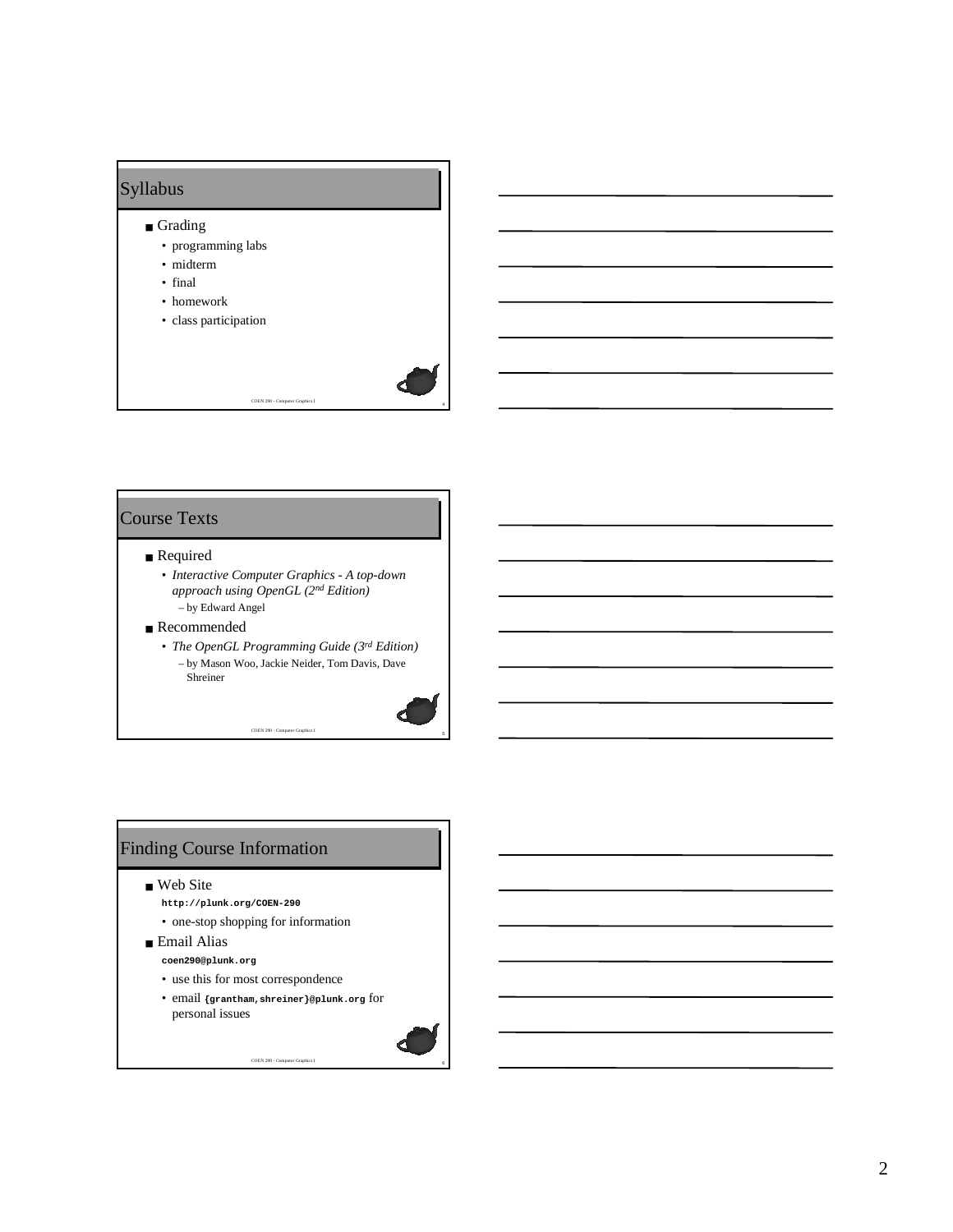# Your First Assignment

■ Send an email to the class alias with your preferred email address(es)

#### **coen290@plunk.org**

<sup>7</sup> COEN 290 - Computer Graphics I

#### Evening's Goals

- Introduce many of the concepts that we'll be discussing over the quarter
- Describe the process of 3D modelling
- Provide an overview of the rendering library we'll be using

<sup>8</sup> COEN 290 - Computer Graphics I

■ Set up you for your first assignment

#### Motivation for Learning Graphics

- Entertainment
- Training and Simulation
- Art
- Publications
- Scientific Visualization
- Computer Aided Design / Engineering

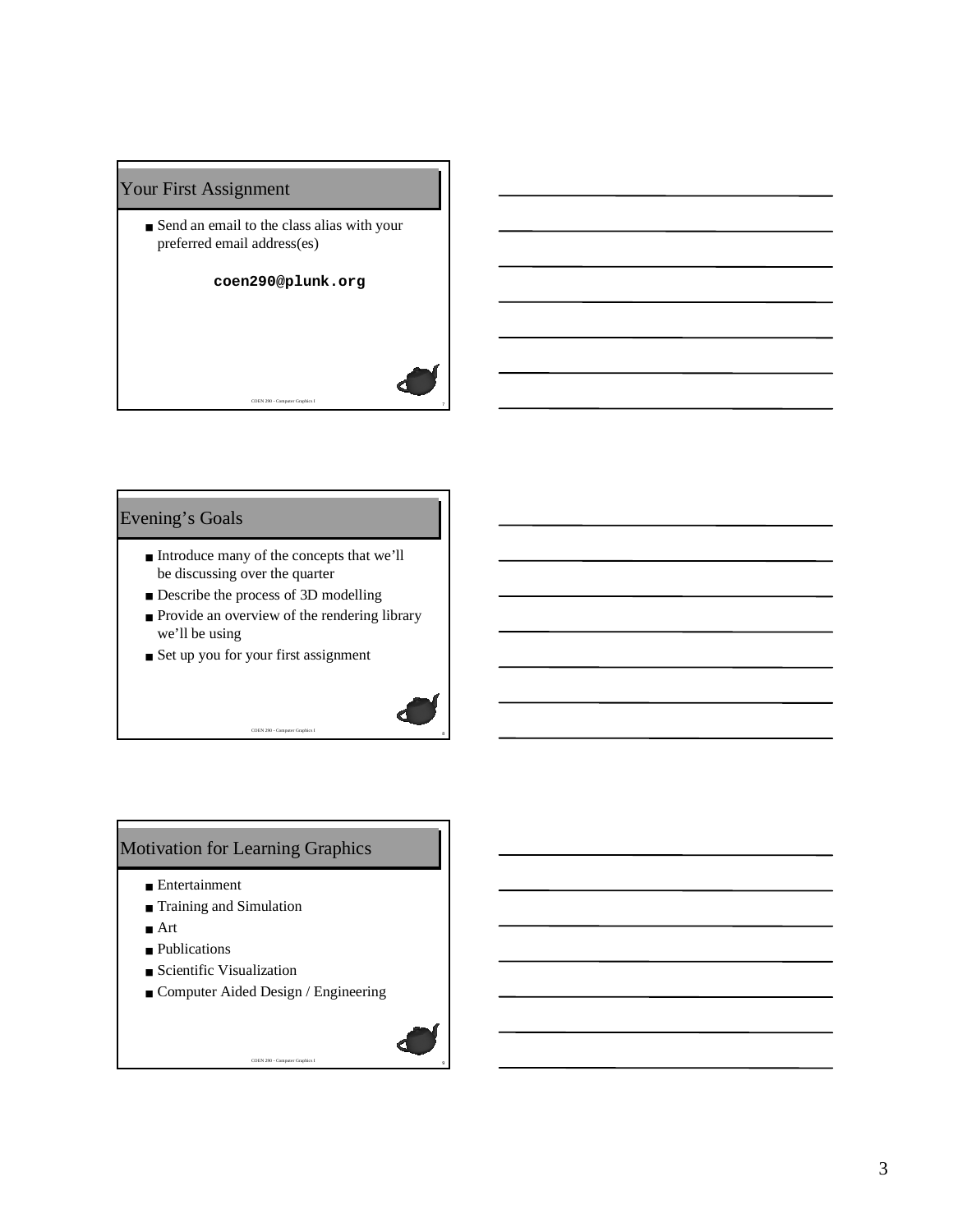

#### The Tools of the Trade

- Rendering Primitives
- Mathematical Transformations
- Graphical Techniques
	- simulating lighting
	- texture mapping
	- shading models

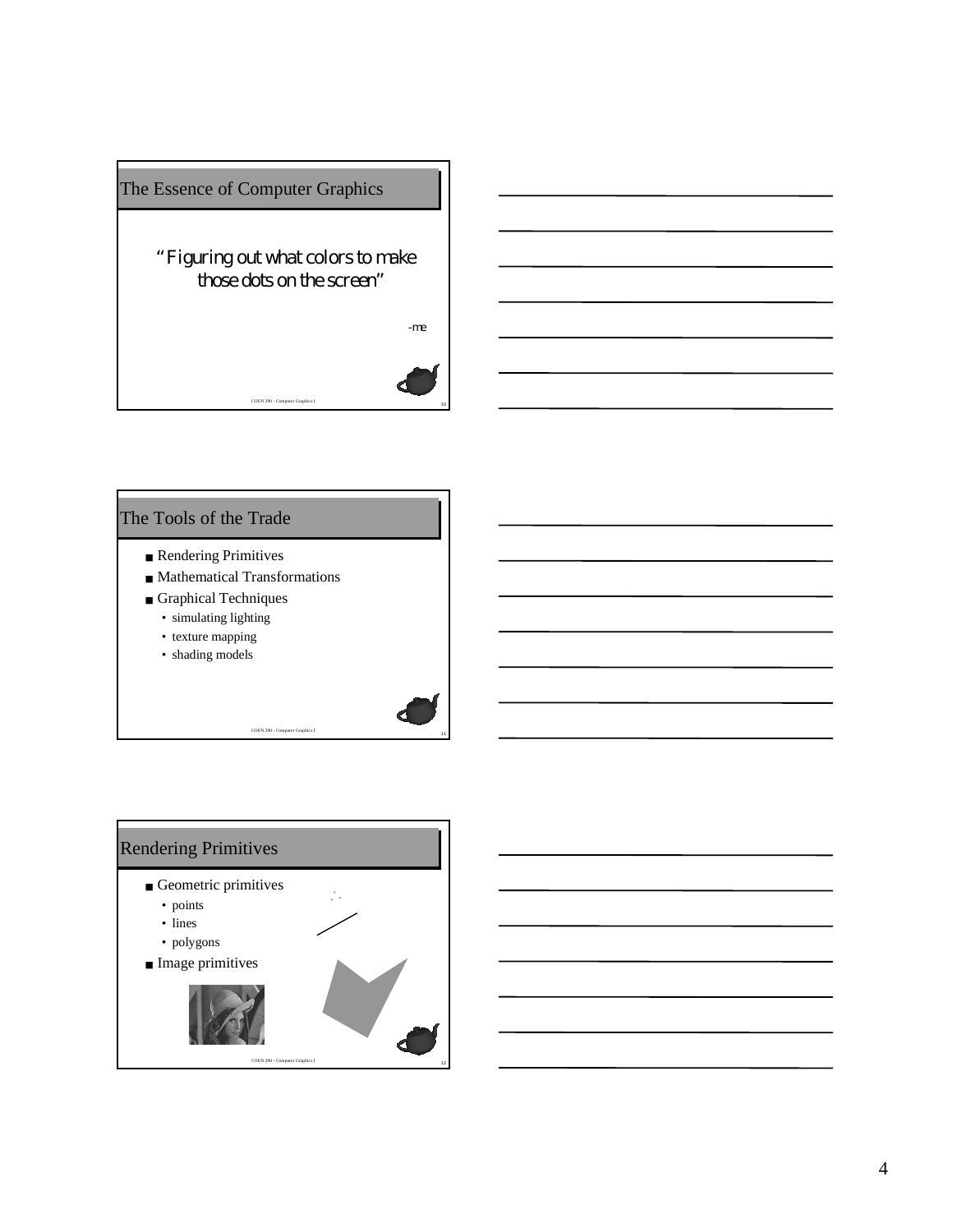# Mathematical Transformations

- Use transformations for moving from one coordinate space to another
- The good news • only requires multiplication and addition
- The bad news
	- its multiplication and addition of matrices

<sup>13</sup> COEN 290 - Computer Graphics I



# Mathematical Transformations ( cont. )

- Coordinate spaces we'll be using
	- model
	- world
	- eye
	- normalized device ( NDC's )
	- window
	- screen
	- viewport

#### Screen Space

■ Addressable space of your display device

- 2 dimensional space
- Most often measured in *pixels*

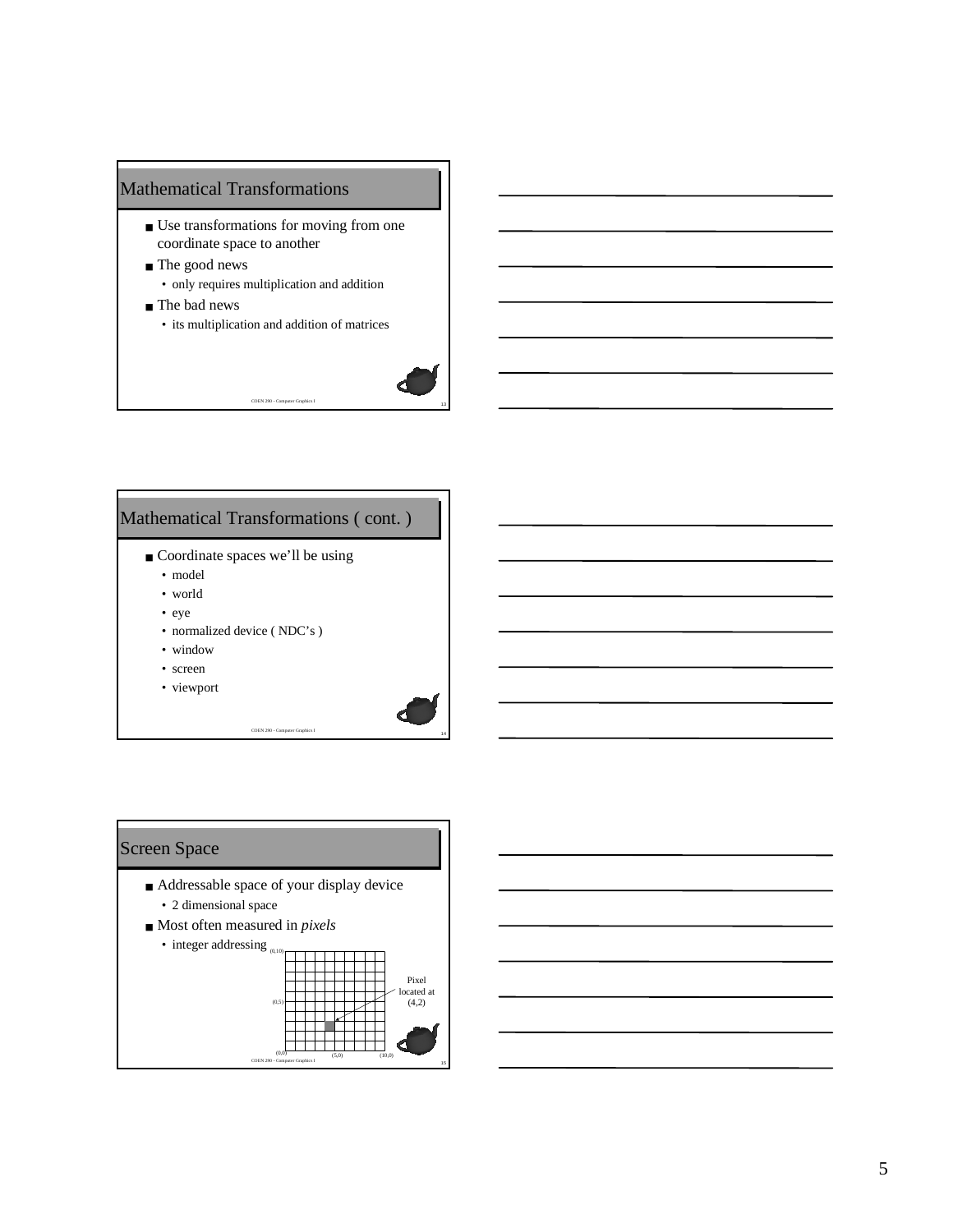### Framebuffers

■ Computer memory for storing screen space • pixels addresses converted into memory addresses

<sup>16</sup> COEN 290 - Computer Graphics I

- Pixels can contain different types of information
	- color
	- depth



- Usually measured in *bitplanes* • also referred to as *bits per pixel*
- "Deeper" the pixels, the more information they can hold

 $C$ OEN 290 -  $C$ om

### Window Coordinates

- Addressable space of your window
	- subset of screen space – 2D space
	- measured in pixels
	- controlled by your windowing system

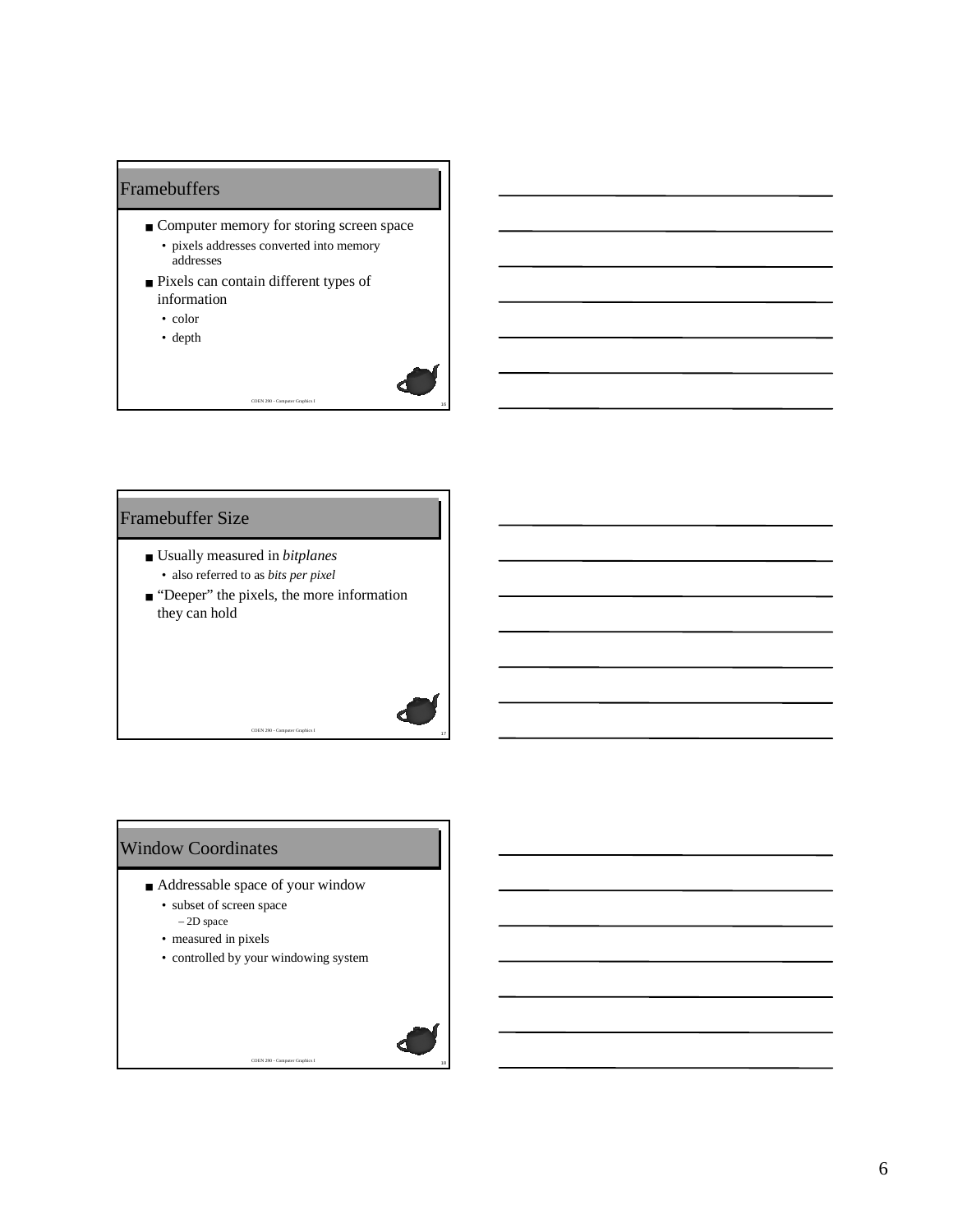



#### What we'll be using as our Toolbox

- Some home-rolled stuff
- OpenGL
	- industry standard graphics library
	- available on almost all computing platforms – Unix, Linux, Macintosh, Microsoft Windows
- GLUT
	- portable OpenGL windowing library
	- tightly integrated with OpenGL



#### **OpenGL**

- Application Programming Interface (API)
	- simple procedural interface
- over 400 calls ■ Immediate gratification



- see what you draw immediately
- also implements "retained" mode
- Not photo-realistic

• meant for interactive applications

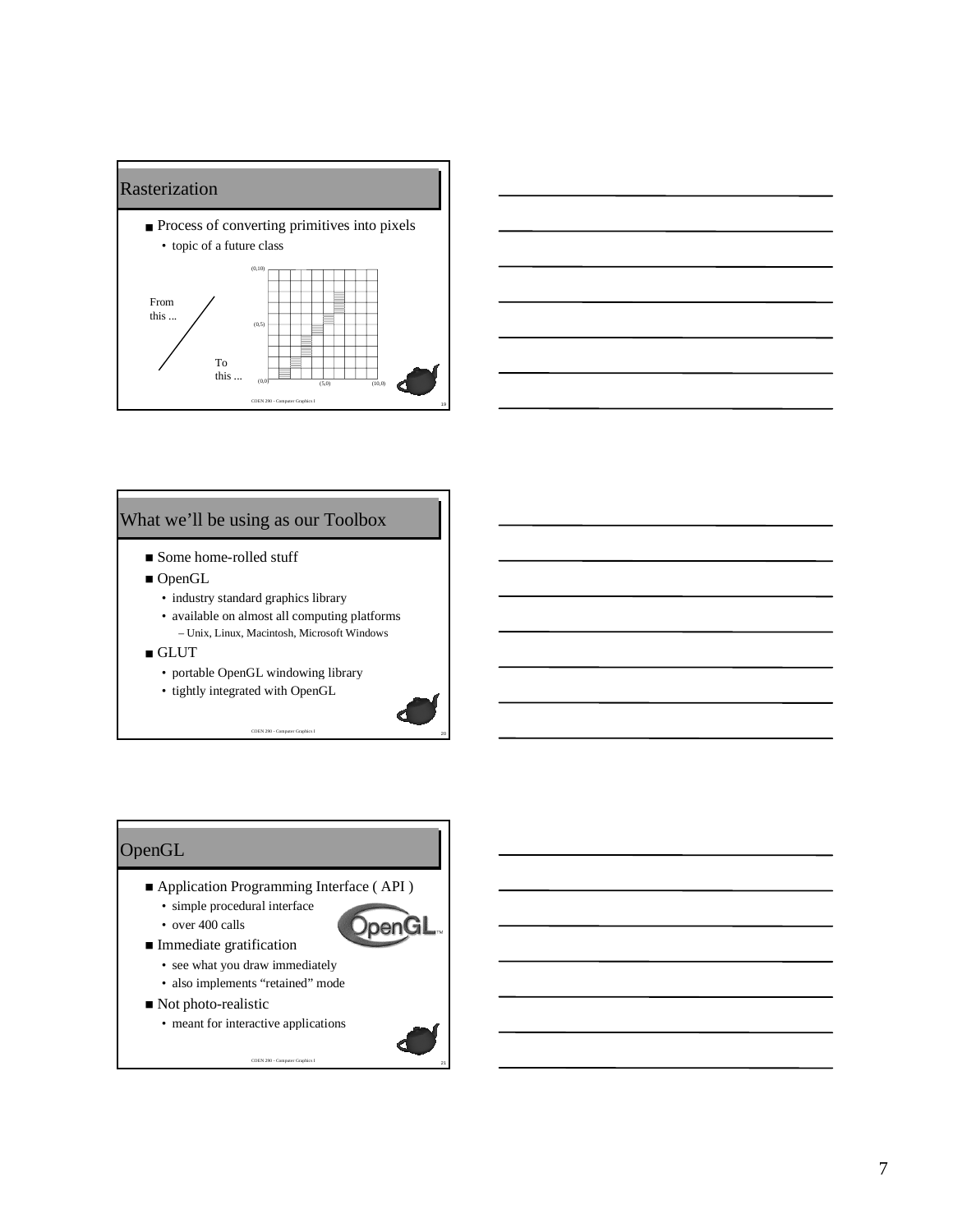



# Quick Introduction to OpenGL Commands

- OpenGL and related libraries
	- "Core" OpenGL **gl**
	- OpenGL Utility Library **glu**
	- OpenGL Utility Toolkit **glut**
- GLU commands implemented in core GL
- GLUT is a freeware library
	- abstracts away dealing with a specific window system

<sup>23</sup> COEN 290 - Computer Graphics I

#### Preliminaries

- Header files #include <GL/gl.h> #include <GL/glu.h> #include <GL/glut.h>
- Link with graphics libraries cc prog.c -lglut -lGLU -lGL -lX11 -lXmu -o prog cl proc.c glut32.lib glu32.lib opengl32.lib \ gdi32.lib user32.lib
- GL enumerated types •for platform independence

GLbyte, GLshort, GLushort, GLint, GLuint, GLsizei, GLfloat, GLdouble, GLclampf, GLclampd, GLubyte, GLboolean, GLenum, GLbitfield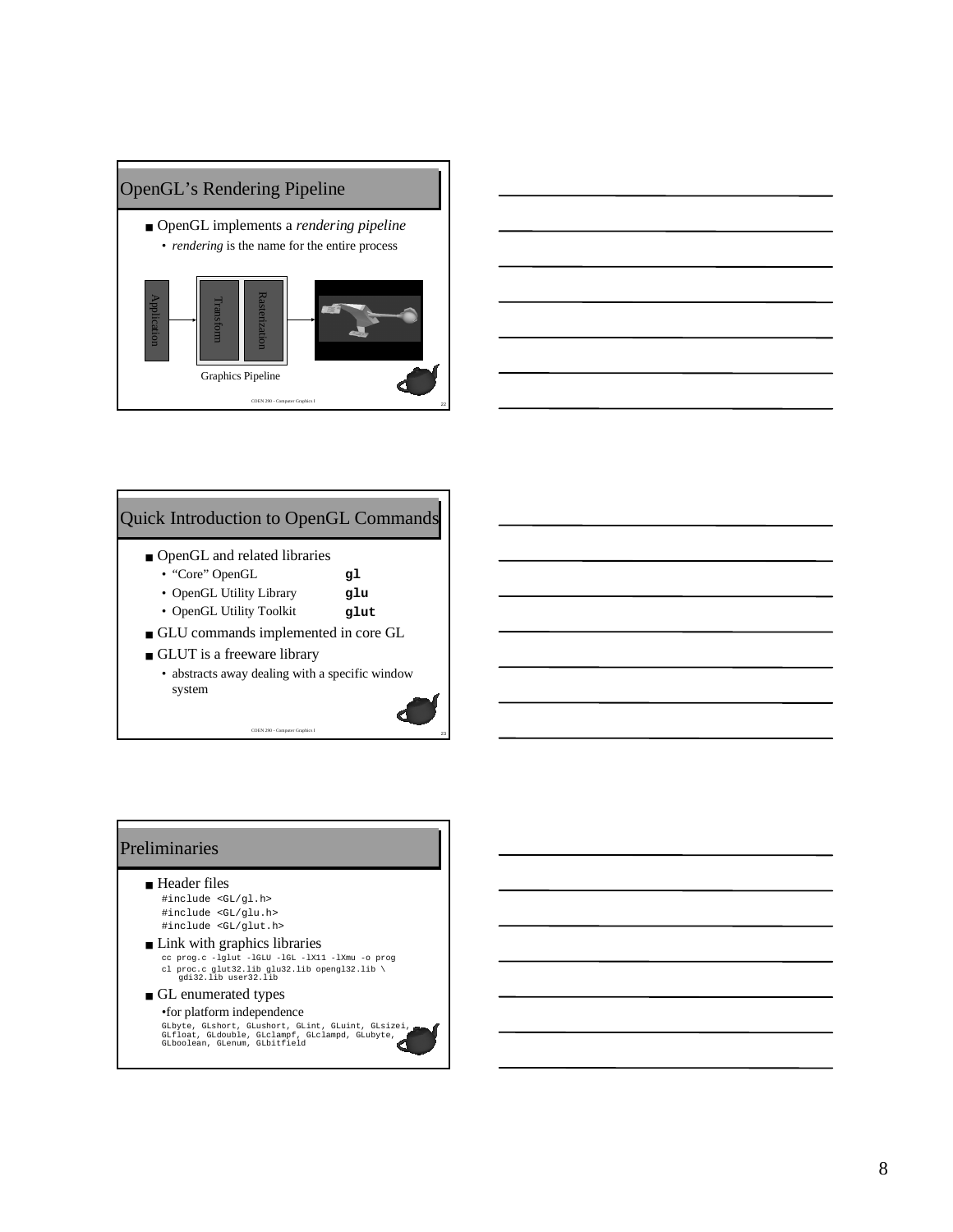







#### Specifying Primitives

- Primitives are described by their vertices
- *Vertex* is a point in space which is used in the construction of a geometric primitive
- Described by a *homogenous coordinate*

$$
\begin{pmatrix} x & y & z & w \end{pmatrix}
$$

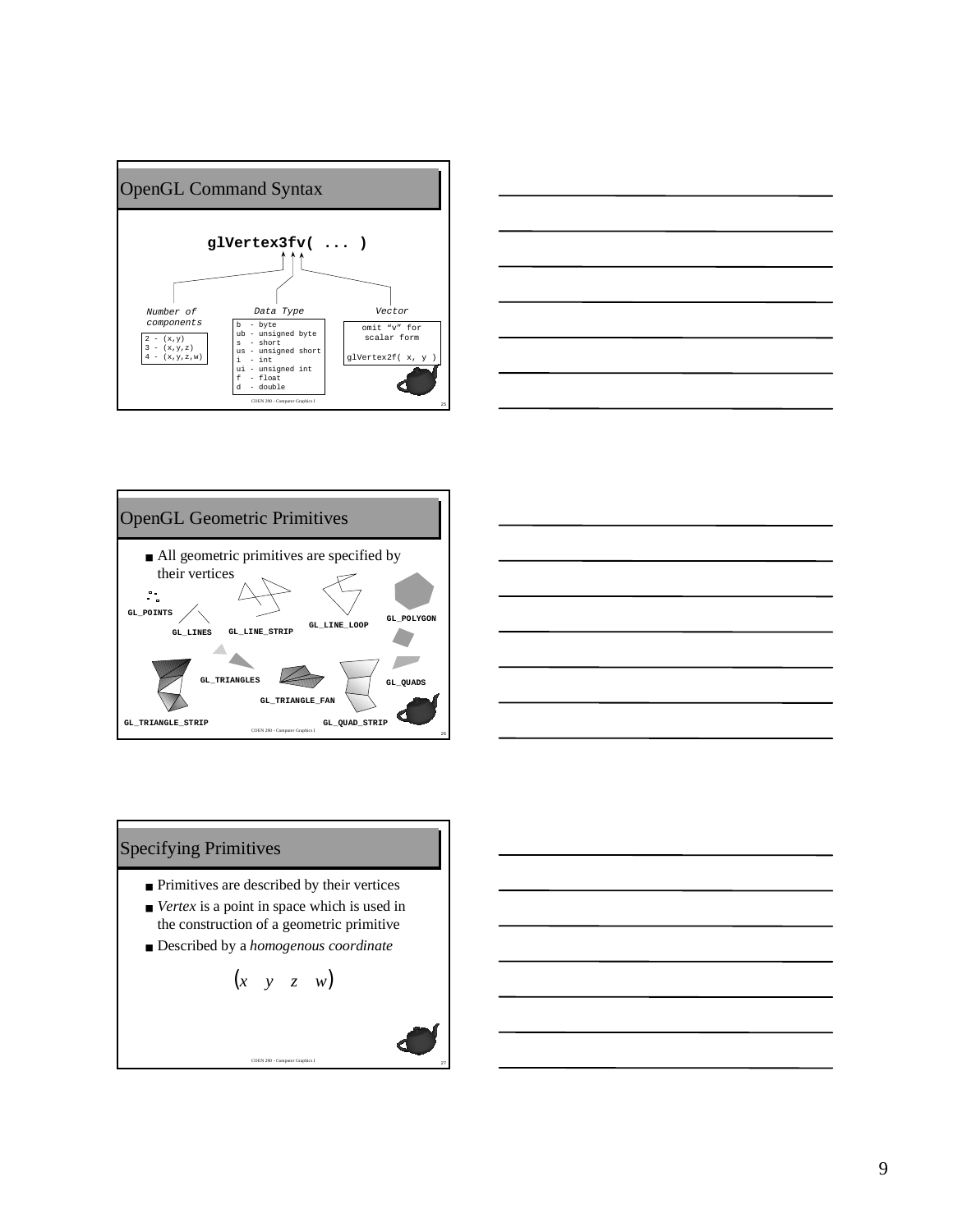#### Modeling

- Process of
	- ➀ organizing vertices into primitives ➁ organizing primitives into objects ➂ organizing objects into a scene





#### Specifying an OpenGL Vertex

- Recall OpenGL specifies geometric primitives by its vertices
	- **glVertex3f**( x, y, z );
- Different primitives require different numbers of vertices

 $C$ OEN 290 -  $C$ om

# Actually Drawing Something ...

■ Here's an OpenGL sequence to draw a square centered around the origin

| glBegin( GL QUADS );           |                |  |
|--------------------------------|----------------|--|
| $q1$ Vertex2f $(-0.8, -0.8)$ ; |                |  |
| <b>alVertex2f(</b>             | $0.8, -0.8$ ): |  |
| $q1$ Vertex2f( $0.8, 0.8$ );   |                |  |
| alVertex2f( -0.8, 0.8 );       |                |  |
| alEnd();                       |                |  |
|                                |                |  |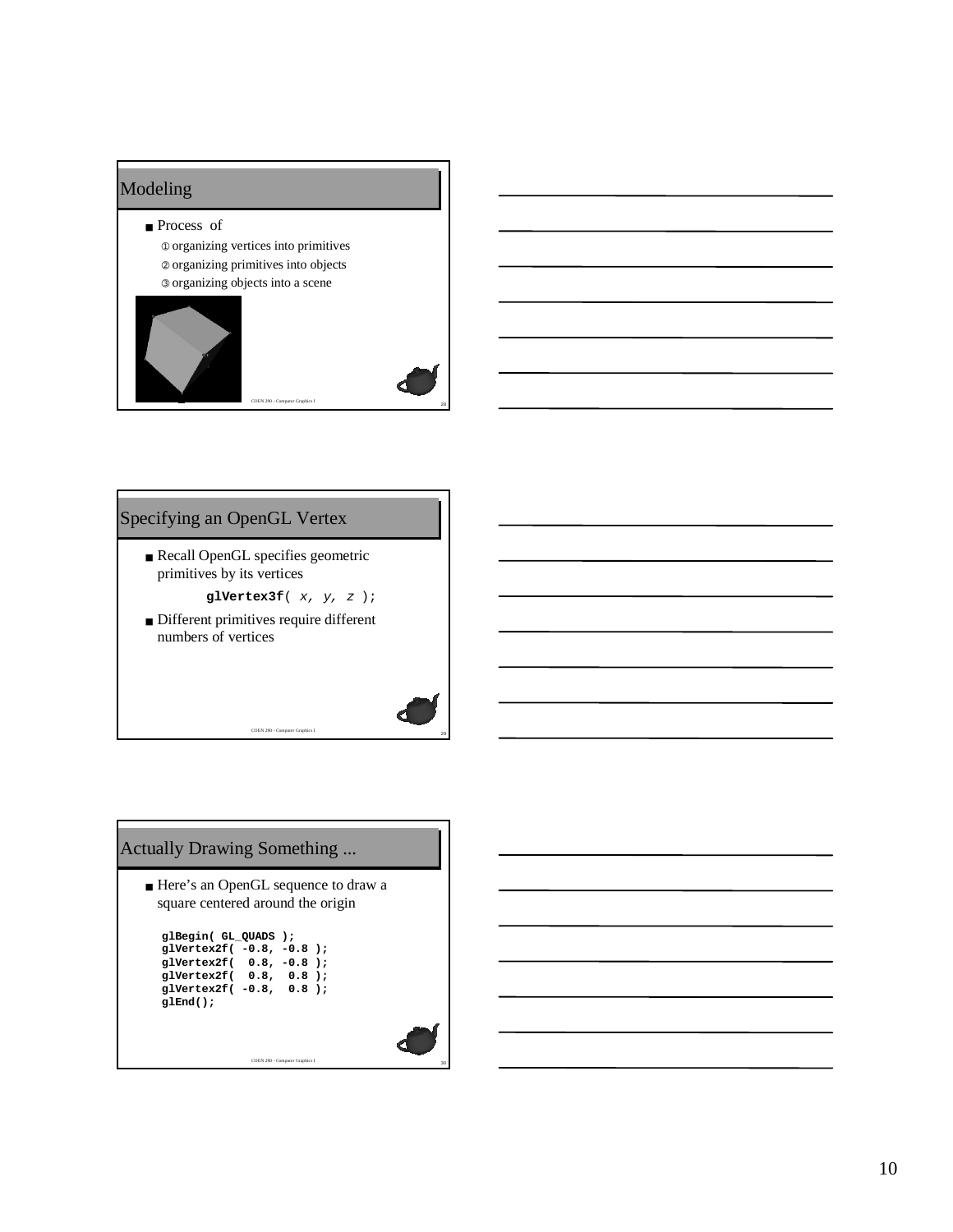# Adding Personality to Primitives

- *State* ( or *Attributes* )
	- data required for computing colors for primitives
- Examples
	- color
	- reflectivity
	- surface texture



■ Use the OpenGL color command

**glColor3f**( r, g, b );

<sup>31</sup> COEN 290 - Computer Graphics I

■ Where you specify the color determines how the primitive is shaded

 $C$ OEN 290 -  $C$ om

• points only get one color

# Flat Shading in OpenGL

■ If you issue only one glColor() command per primitive

```
glColor3f( r, g, b );
glBegin( GL_TRIANGLES );
 glVertex3fv( v1 );
 glVertex3fv( v2 );
 glVertex3fv( v3 );
glEnd();
```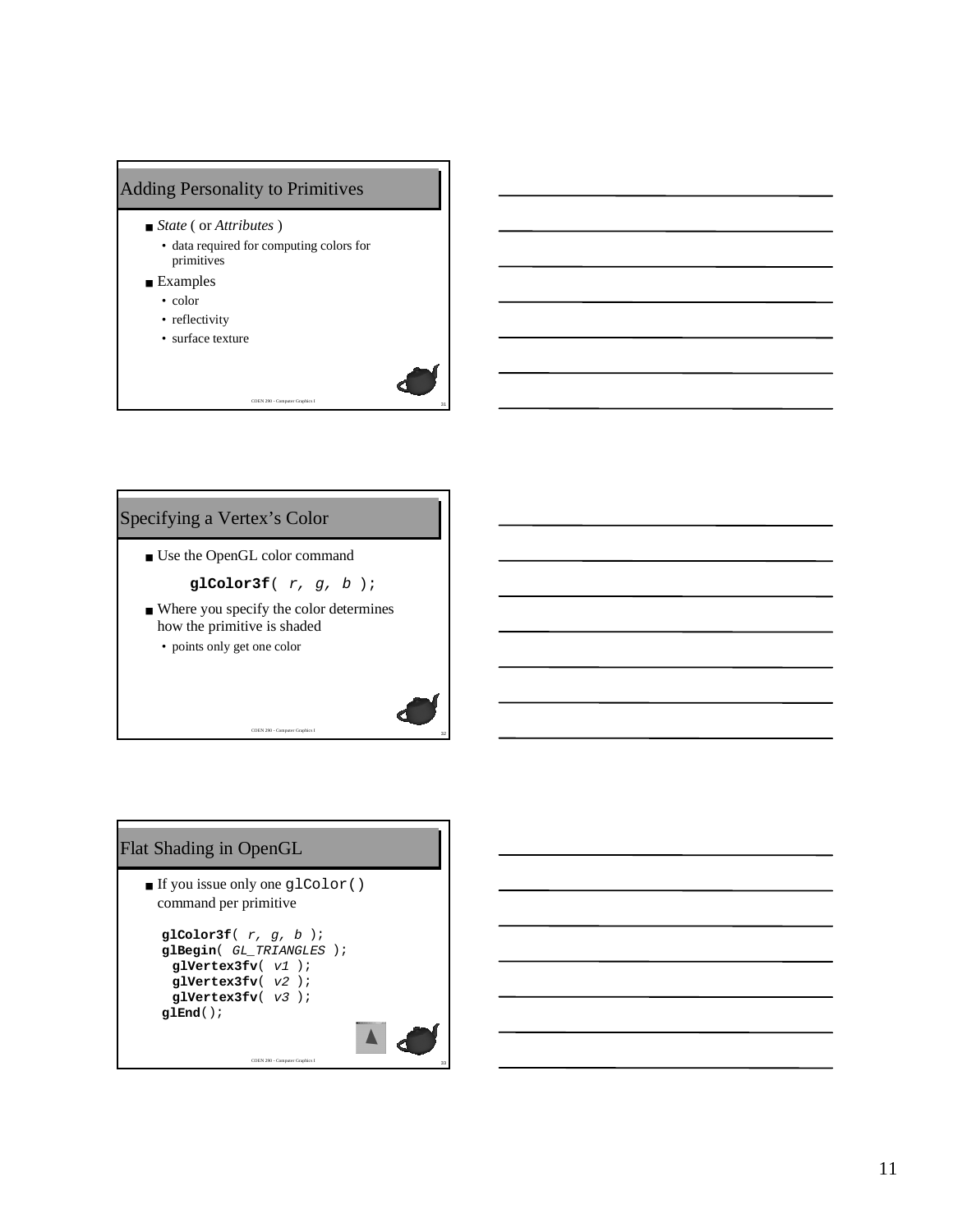#### Gouraud Shading in OpenGL

■ However, to get Gouraud, issue a color per vertex **glBegin**( GL\_TRIANGLES ); **glColor3fv**( c1 ); **glVertex3fv**( v1 ); **glColor3fv**( c2 ); **glVertex3fv**( v2 ); **glColor3fv**( c3 ); glVertex3fv(  $v3$ ); **glEnd**();

<sup>34</sup> COEN 290 - Computer Graphics I



#### Hacking Graphics Code

- Basics steps in going a graphics program
	- ➀ open a window with proper attributes

 $\overline{\text{COEN 290}}$  - Com

- ➁ clear the window ➂ change attributes
- ➃ render stuff
- ➄ goto ➂ as necessary



12